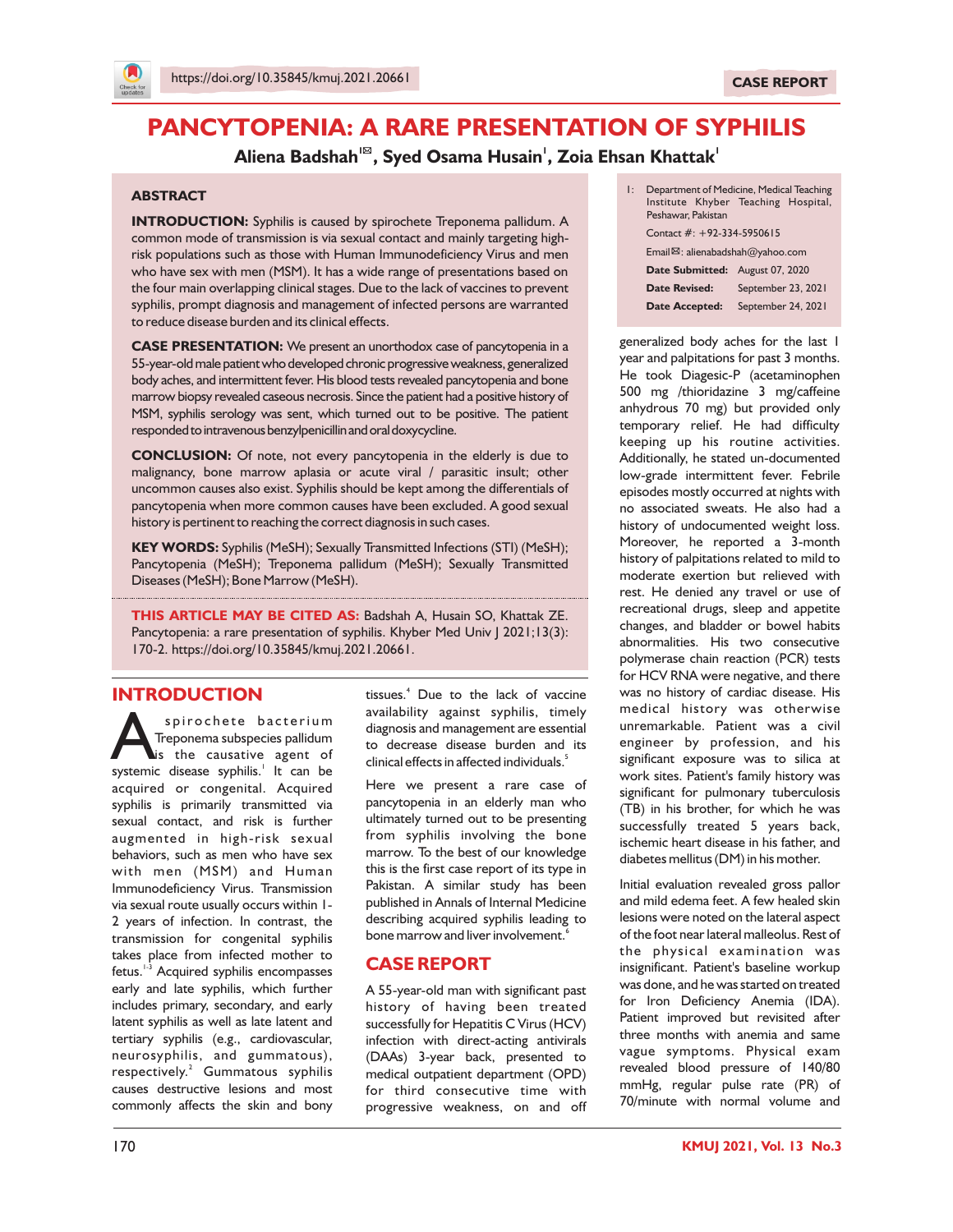character, respiratory rate (RR) of 18/minute, and oxygen saturation (Spo2) of 95% while breathing ambient air. The remainder of systems review was unremarkable.

The differential diagnoses (DDs) based on his history were IDA, pancytopenia secondary to hypersplenism from HCV, miliary TB involving bone marrow, multiple myeloma (MM), aplastic anemia, and myelodysplastic syndrome (MDS).

The patient's initial blood tests revealed a low hemoglobin of 5.6g/dl, white cell count of 3,000/cmm and platelet count of 80,000/cmm.The red cellmorphology was hypochromic and microcytic with anisocytosis.

Erythrocyte sedimentation rate was  $70$ mm/1 $\mathrm{s}$ <sup>t</sup> hour. Liver function tests, renal function tests, serum albumin and serum calcium were within normal limits. Hepatitis serology was positive with negative PCR; viral screening for hepatitis B and HIV was negative.

Furthermore, electrocardiogram, echocardiography, chest X-ray, urine R/E, ultrasound (US) abdomen & pelvis, peripheral smear, serum ferritin, serum vitamin B12, thyroid function tests, HbA,c, Mantoux test, X-ray skull, serum protein electrophoresis (SPEP), and fecal occult blood test were carried out.

Upper gastrointestinal endoscopy revealed early esophageal varices with no red flags. US abdomen and pelvis showed coarse liver. SPEP was suggestive of chronic inflammatory disease based on raised gamma globulins level by 30.1% (1.96 g/dl), the normal range is (0.71.5 g/dl). MM was excluded based on normal X-ray skull, serum calcium, and SPEP. For aplastic anemia, MDS, and miliary TB, bone marrow aspiration (BMA) with a trephine biopsy was done. Staining of bone marrow for Acid Fast Bacilli (AFBs) was negative. Bone marrow culture was also negative for AFBs. Bone marrow (BM) report showed hypercellular marrow with increased megakaryocytes and absent iron. Moreover, thrombocytopenia with hypercellular marrow was suggestive of peripheral destruction along with IDA. Trephine biopsy revealed caseous necrosis with the possibility of TB.

**Other differential diagnoses based on the trephine biopsy were:** Disseminated histoplasmosis, disseminated coccidioidomycosis, TB involving BM, berylliosis, and cryptogenic military TB involving BM. Berylliosis was less likely because of no possible exposure history. Additionally, patient was not immunocompromised, and HIV was ruled out. Patient's chest x-ray was also normal, so instead of starting him empirically on anti-tuberculous treatment we thought of alternative diagnoses.

As the old saying goes, 'learning medicine is a continuous process of learning, unlearning, and relearning', so we did the retrospective analysis of patient history, examination and searching for possible causes of caseous necrosis. On detailed inquiry, patient confirmed the history of MSM. Furthermore, not every pancytopenia secondary to upper gastrointestinal bleed is purely IDA; other common causes coexist. Also, syphilitic painless ulcers are not only penile, but they may also be extragenital. We requested tests for syphilis; Venereal Disease Research Laboratory (VDRL) and Treponema Pallidum Hemagglutination (TPHA), both came back positive. Cerebrospinal fluid analysis was indicated as per guidelines; however, patient declined despite detailed counseling. He was started on intravenous penicillin during hospital stay as per protocol and was discharged home on oral doxycycline for 4 weeks in addition to symptomatic management. On follow up the patient had improved clinically, and his blood counts also showed improvement.

### **DISCUSSION**

Syphilis is a common health concern. It is more prevalent in developing countries. Based on the vast array of presentations and duration, syphilis is classified into four overlapping clinical stages.'<sup>, 5</sup> Primary syphilis is characterized by painless superficial clean based ulcers (chancre) and painless regional lymphadenopathy (LAD). Secondary syphilis has systematic presentation ranging from skin rash involving palms and soles, fever, LAD, mucous patches, arthritis, prostatitis, alopecia, condylomata lata (wart-like lesions), and hepatosplenomegaly (HSM). Latent syphilis is demonstrated by the absence of clinically apparent disease with positive serology and is further divided into early and late latent syphilis based on  $= 1$  year and  $> 1$ 1-year duration. Tertiary syphilis involves almost every organ in the body but mainly classified into; 1) Gummatous (gummas) involving the skin, soft tissue, bone, and visceral organs. We can postulate that the caseous necrosis on bone marrow of our patient might have very well been the syphilitic gummas causing pancytopenia. 2) Cardiovascular syphilis characterized by valvular disease and aortic aneurysm. 3) Neurosyphilis manifesting as meningitis, stroke, cranial nerve (CN) palsies, tabes dorsalis, and myelitis.  $23$  T pallidum is too slim and thin to be seen by light microscope, but it can be visualized by dark microscopy.

Syphilis is more prevalent in developing countries. Syphilis is mainly a clinical diagnosis and is confirmed by serologic tests, such as VDRL, rapid plasma reagin, TPHA, fluorescent treponemal pallidum absorption, and enzyme immunoassay, etc. $^{\prime}$  It is among the four curable STIs caused by bacteria.<sup>7</sup> According to Cohen et al;<sup>1</sup> the mainstay treatment for syphilis is penicillin G.

## **CONCLUSION**

It can, therefore, be concluded that any patient with viral hepatitis and pancytopenia should not be treated on the lines of hypersplenism only. Other causes need to be ruled out and collateral history is of utmost importance in reaching the correct diagnosis. Similarly, only tuberculosis should not be considered when caseous granulomas are seen in a biopsy specimen. If we had not considered alternate diagnosis, the patient would have been exposed unnecessarily to anti-tuberculous treatment and its potential hepatotoxic side effects on the background of viral hepatitis.

## **REFERENCES**

- 1. Cohen SE, Klausner JD, Engelman J, Philip S. Syphilis in the modern era: an update for physicians. Infec Dis Clin 2013;27(4):705-22. http://dx.doi.org/ 10.1016/j.idc.2013.08.005.
- 2. Janier Á, Hegyi V, Dupin N, Unemo